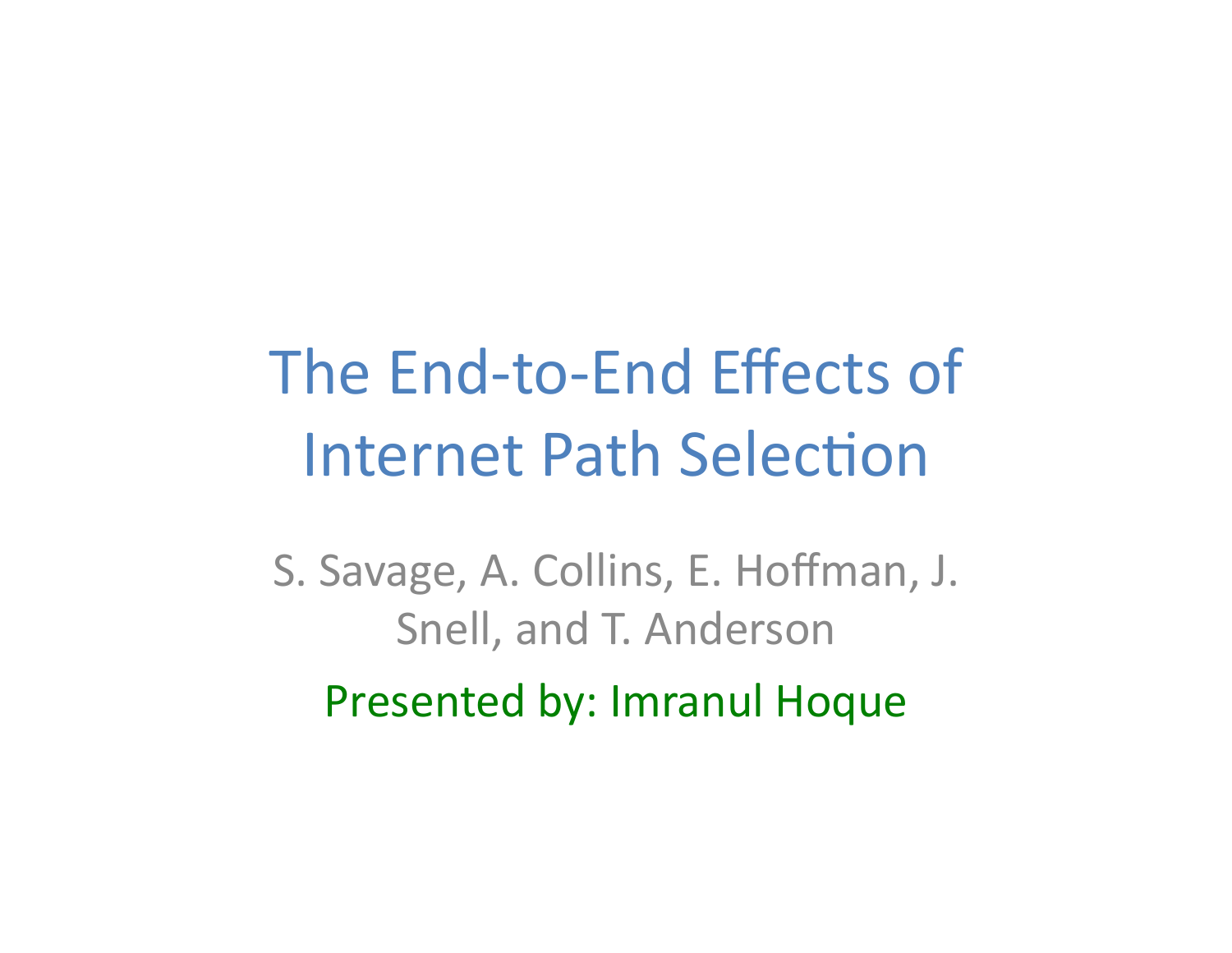## **Systems Research these days**

- "It's just a lot of measurement; a misinterpretation and misapplication of the scientific method."
- "Invention has been replaced by observation."
- "They may be interesting, they may even be relevant, but they aren't research."

#### - Rob Pike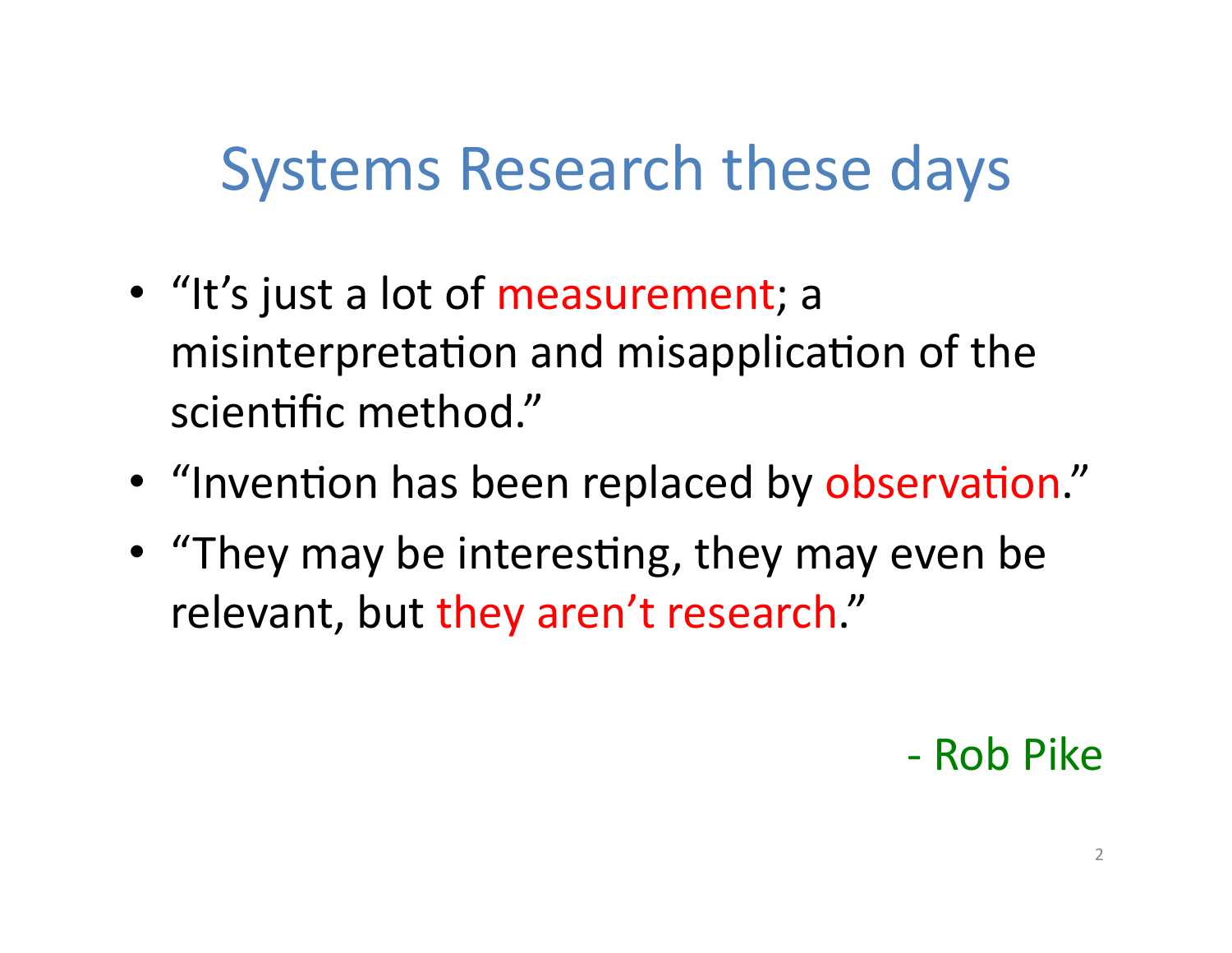### **Question to answer**

- How good is Internet routing from a user's perspective, and why?
- Goodness of Internet routing:
	- Round trip time
	- Loss rate
	- Bandwidth
- Why Internet routing might not be good?

#### How would users react to increased RTT?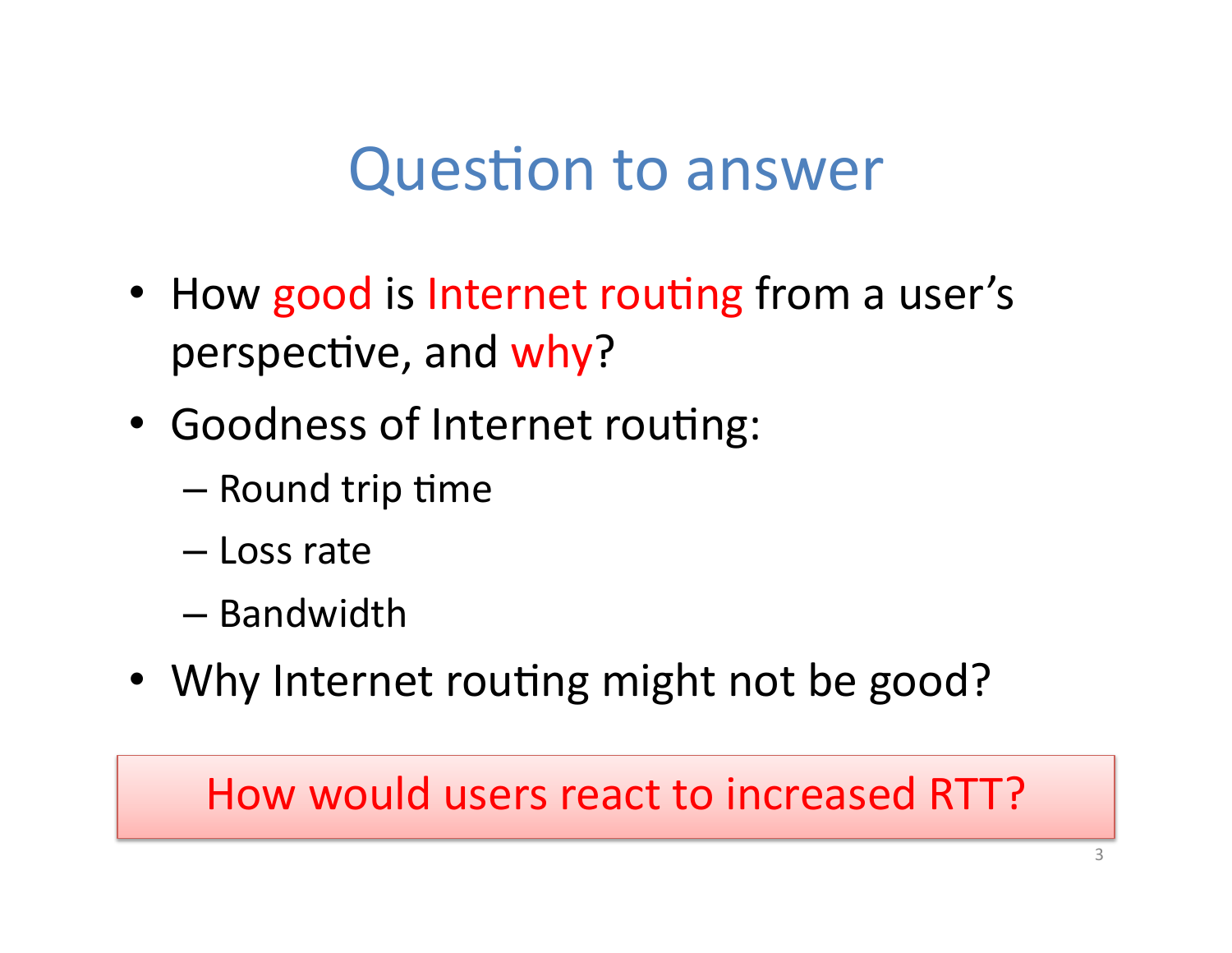### Internet routing

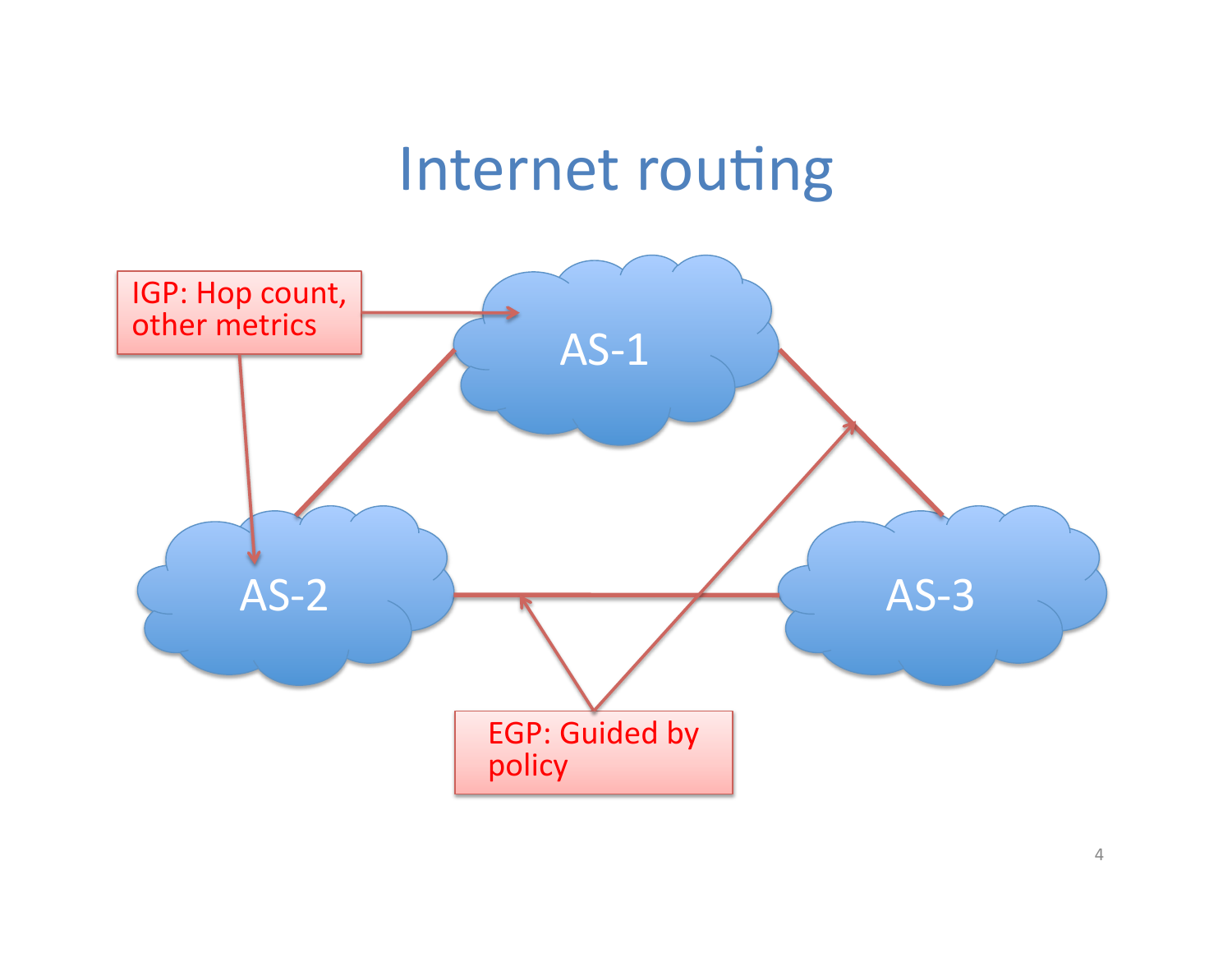# **Topics**

- Methodology
- Results
	- In 30-80% cases, there exists a superior alternate path
- Evaluating the results
- Using the results
	- Resilient overlay networks
	- Network coordinate systems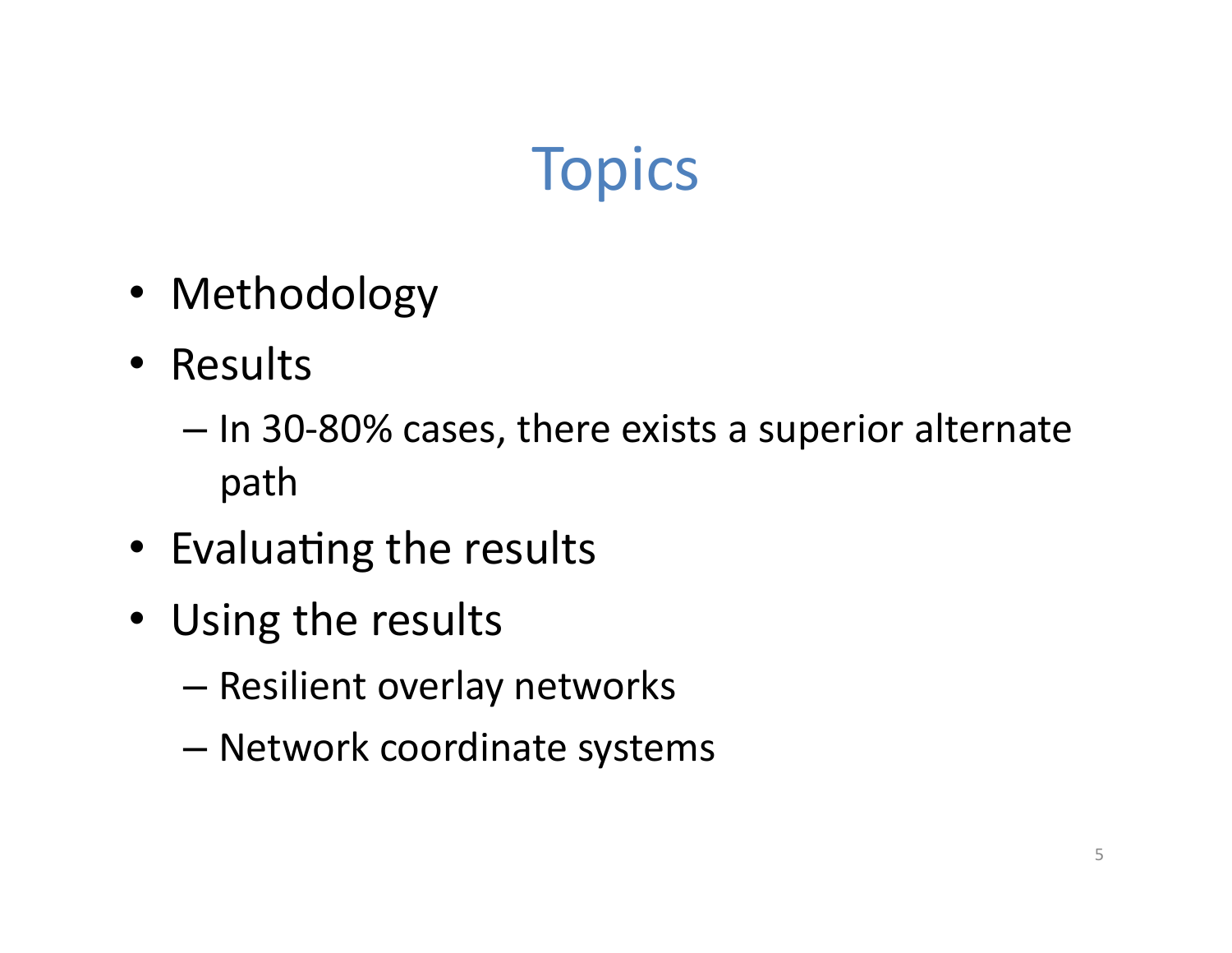# Methodology

- Quantifying the impact of path selection:
	- $-$  Let  $X =$  performance of default path
	- $-$  Let Y = performance of best path
	- $-(Y X)$  = cost of using default path
- Technical problems:
	- How to find the best path?
	- How to measure the best path?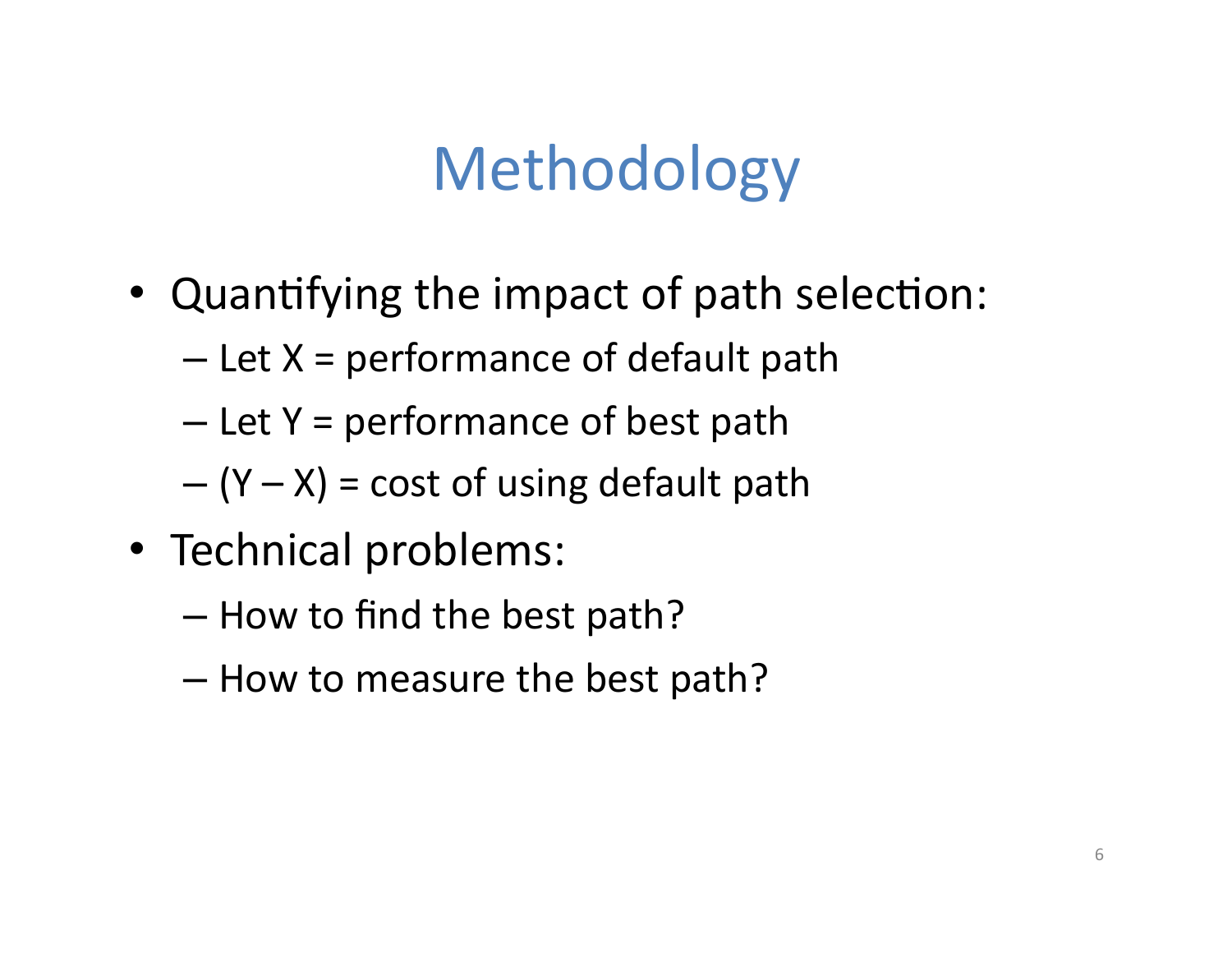# Approximating the best path

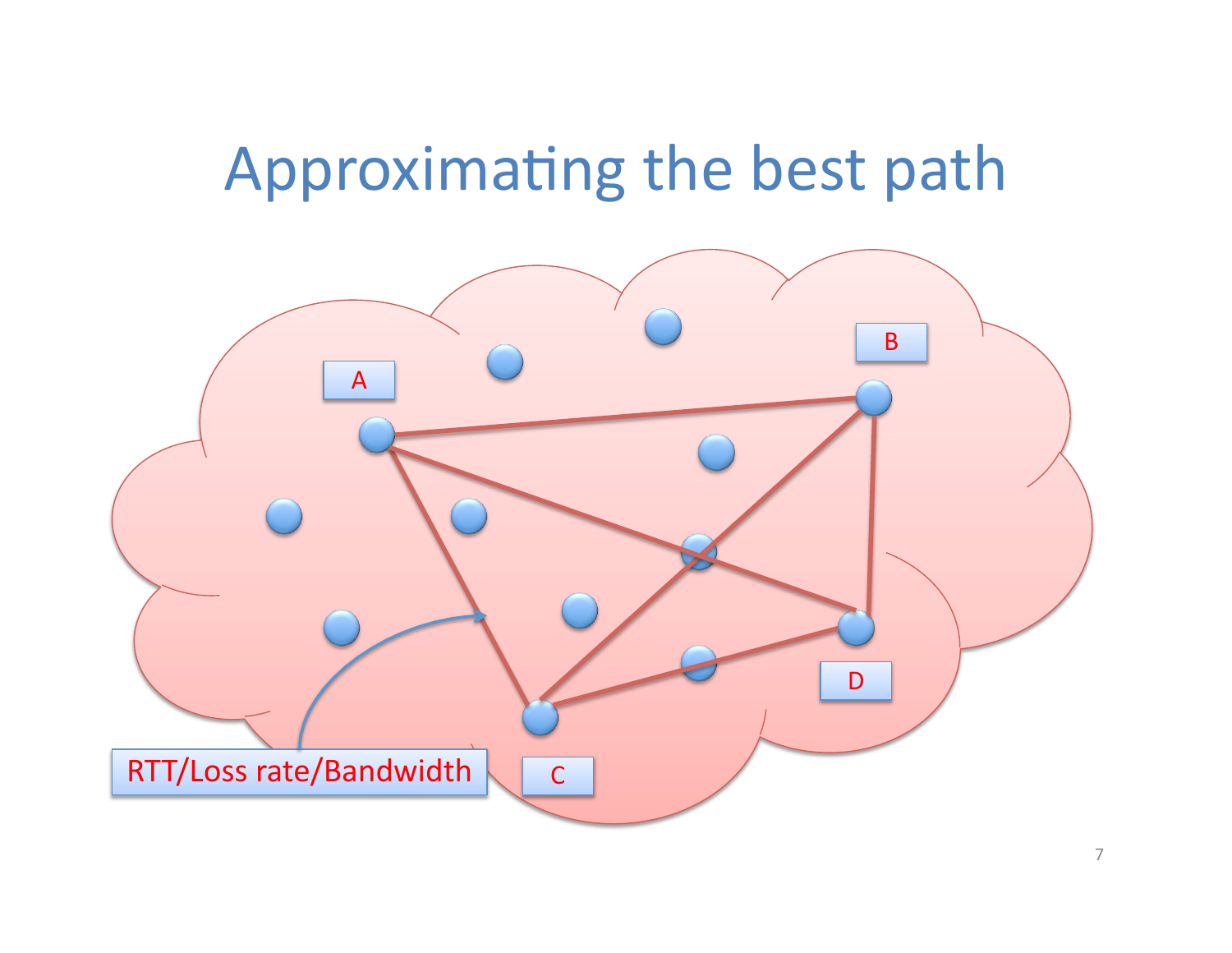### Input trace data

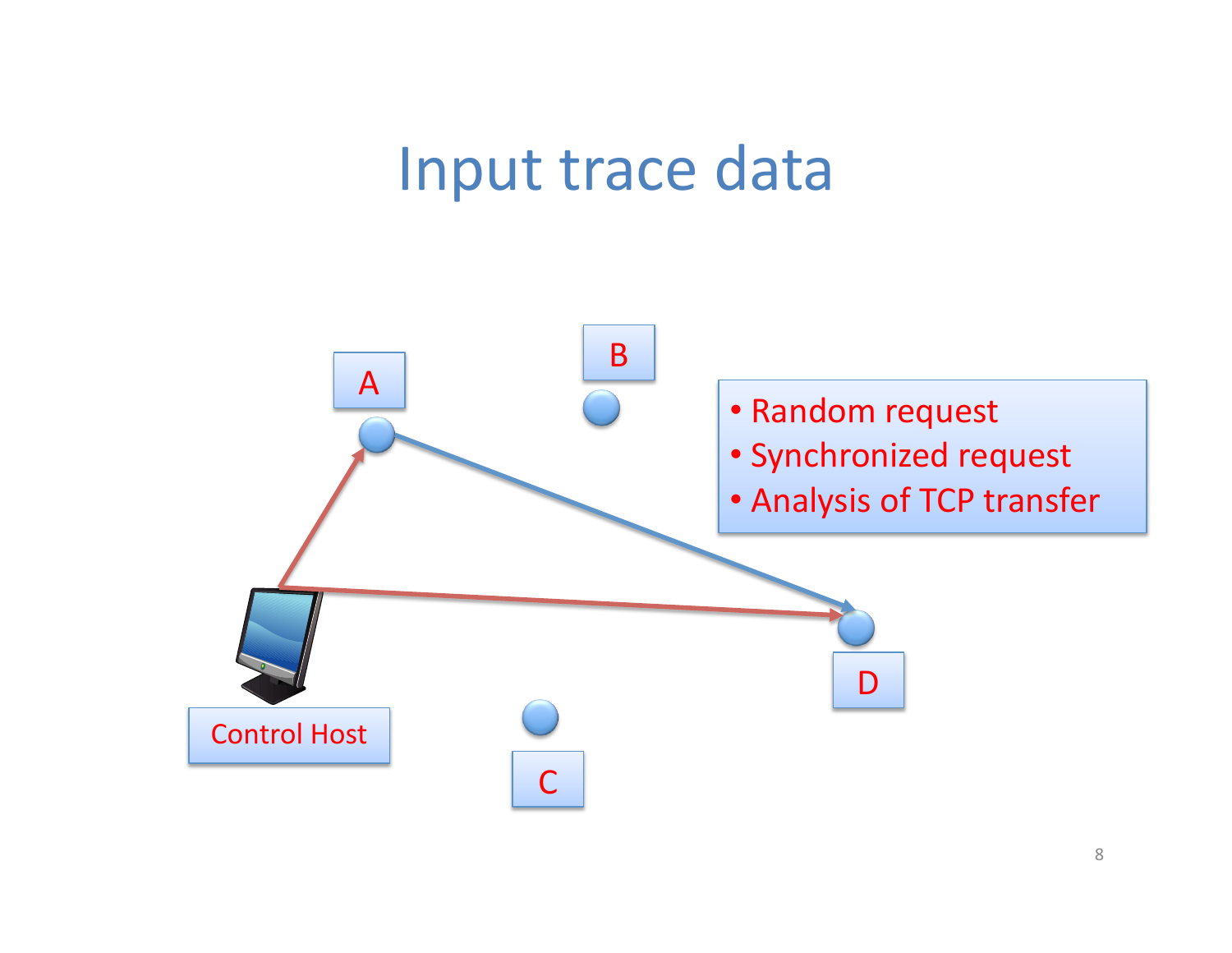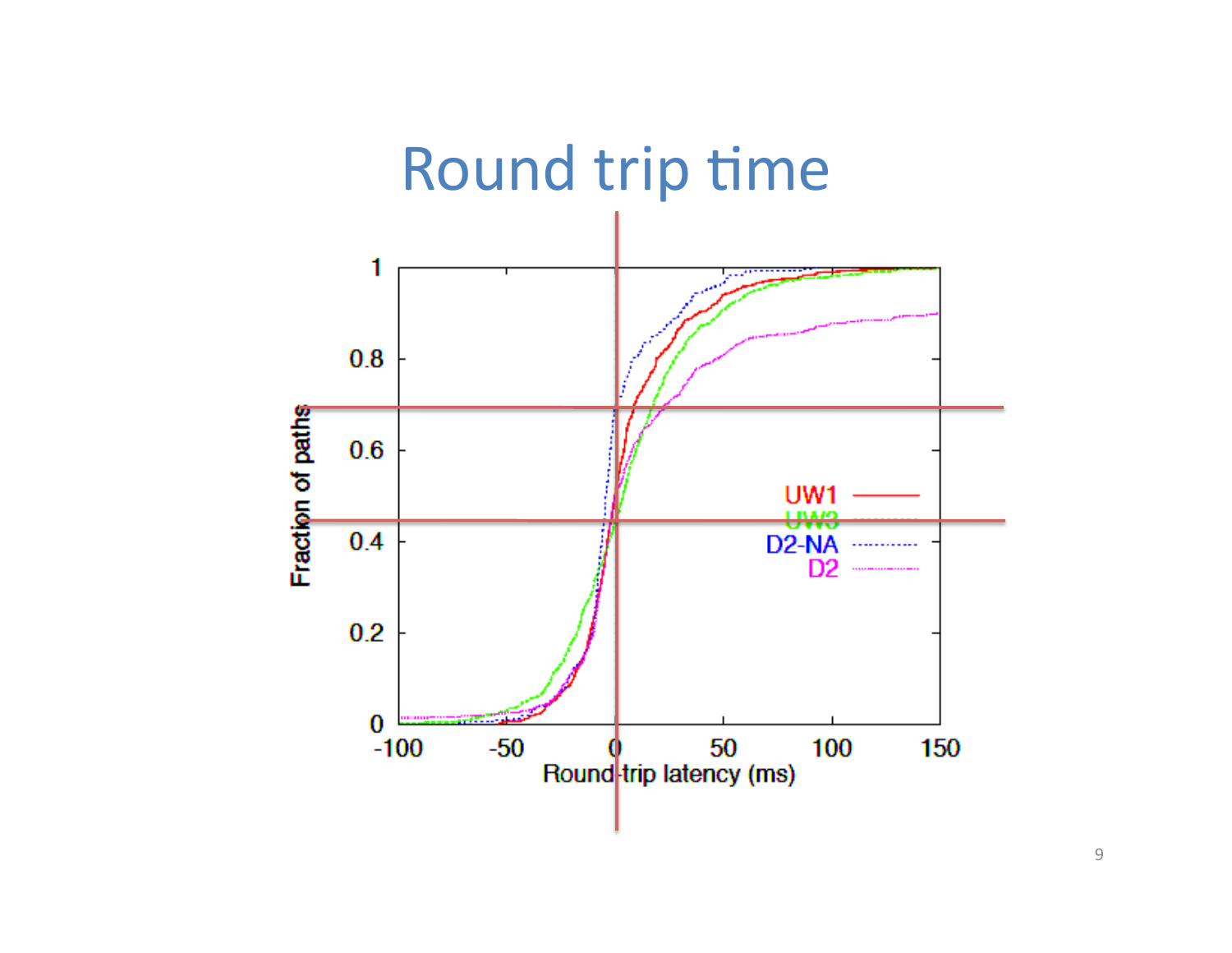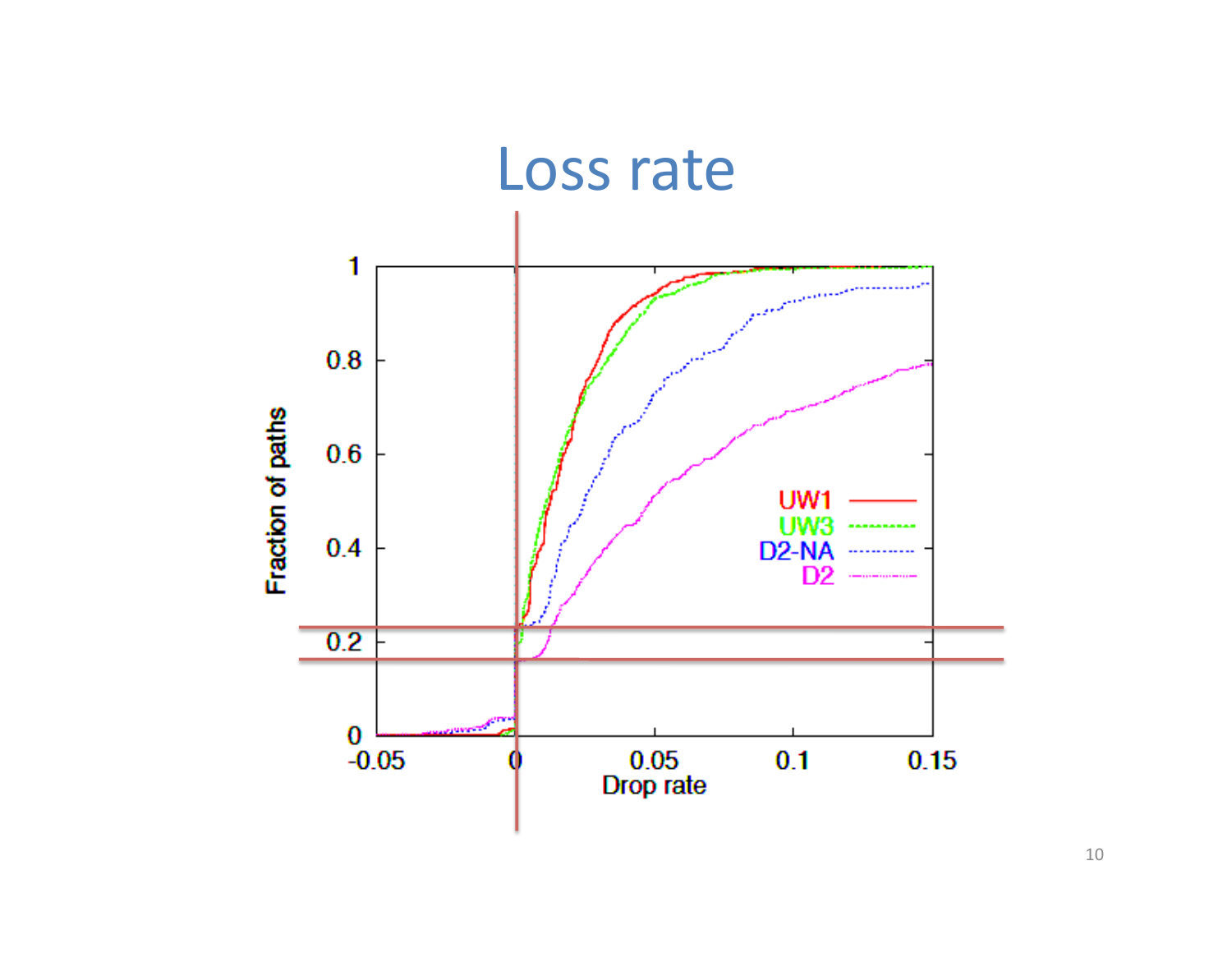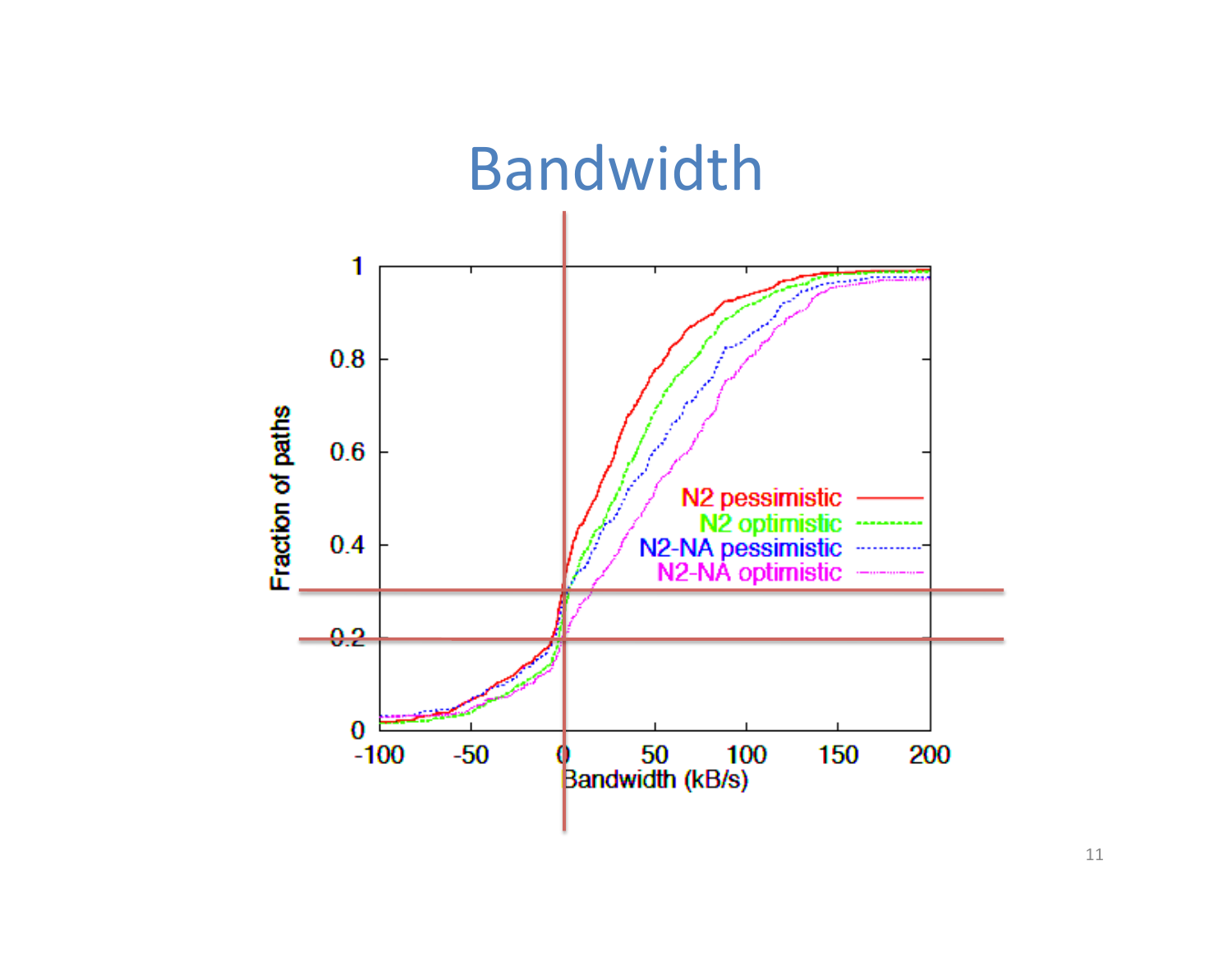## **Summary of results**

- Default path is usually not the best
	- True for latency, loss rate, and bandwidth
	- In spite of synthetic end-host transiting
- Many alternate paths are much better
- Effect stronger during peak hours
- Better path can be:
	- Shorter, less congested, or both
	- Obtained by avoiding parts of the Internet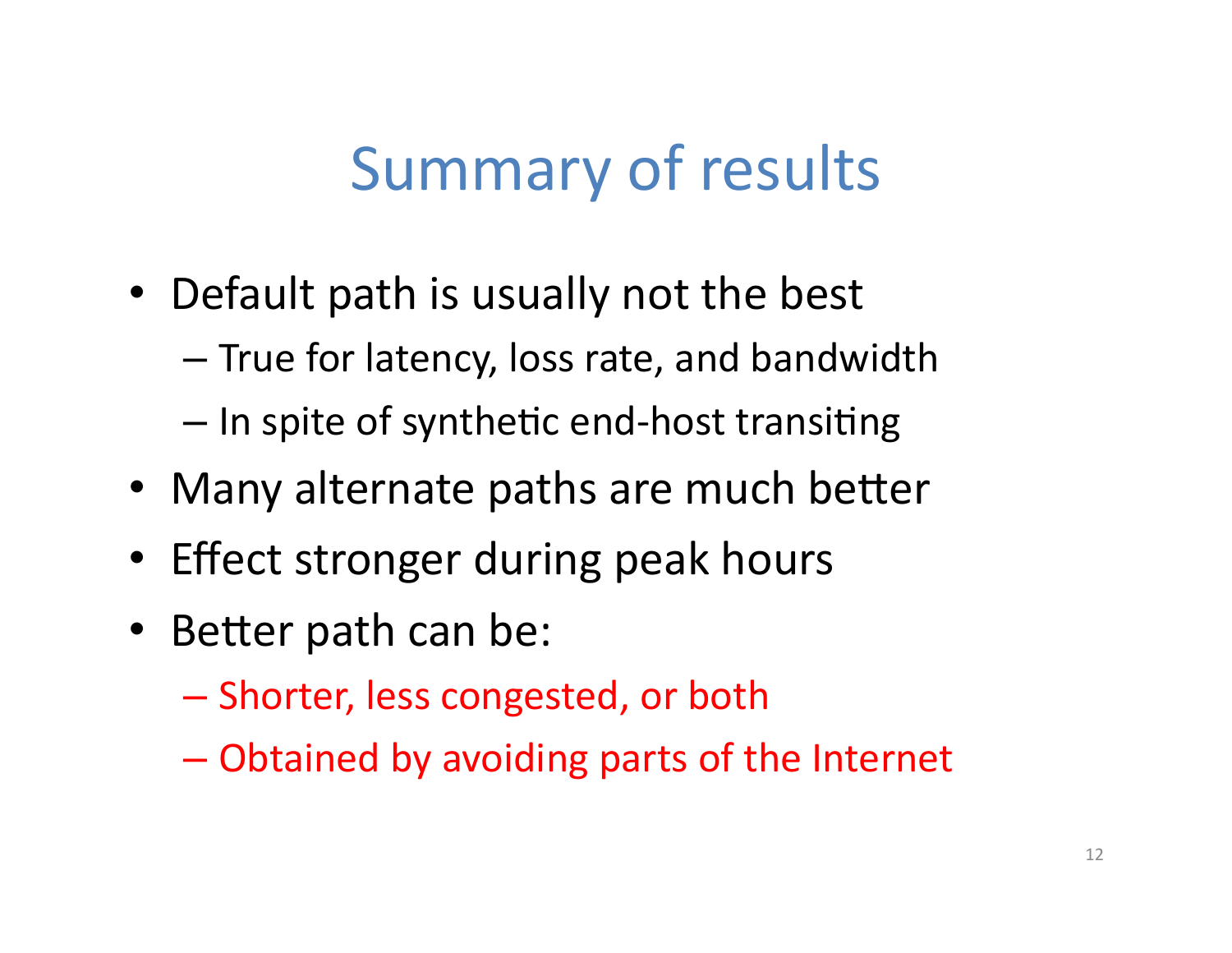# What makes a better path better?

- · Possibilities:
	- Avoid congested queues
	- Shorter propagation delay
- Answer seems to be: both
- Visualizing propagation and congestion:
	- $-$  Estimate propagation delay (10<sup>th</sup> percentile)
	- $-Q$ ueuing delay = RTT propagation delay
	- Plot improvement in propagation delay vs. improvement in RTT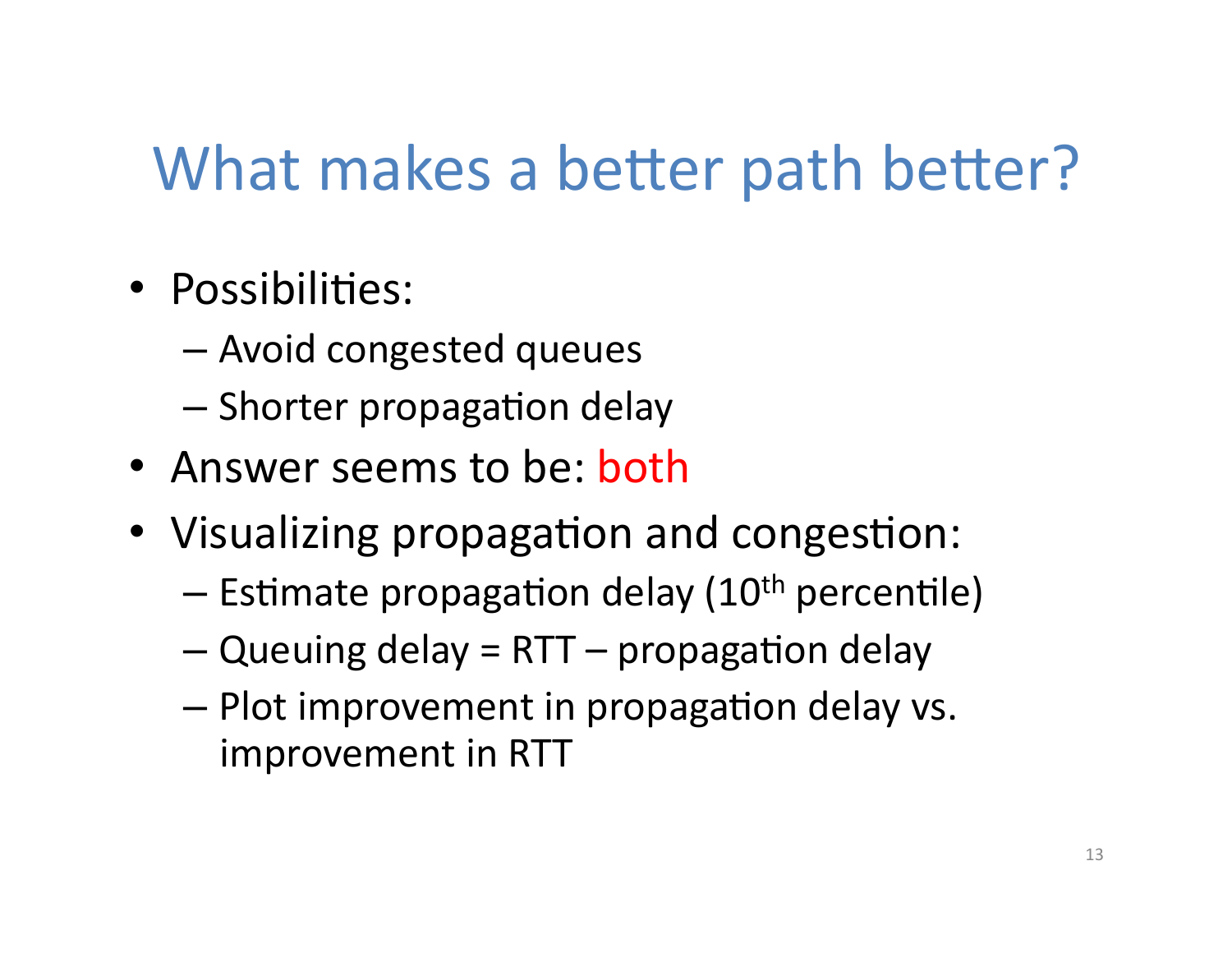#### Propagation delay vs. congestion

- $R1 = P1 + Q1$  [default path]
- $R2 = P2 + Q2$  [best alternate path]
- We are plotting  $(P1 P2)$  vs.  $(R1 R2)$
- $R1 > R2$ :
	- $P1 == P2$ ,  $(Q1 Q2) == (R1 R2)$  [x-axis]
	- $-Q1 = Q2$ ,  $(P1 P2) = (R1 R2)$  [y=x line]
	- $P1 > P2$ , Q1 > Q2, (P1 P2) < (R1 R2)
	- $-Q1 < Q2$ , P1 > P2, and (P1 P2) > (R1 R2)
	- $-$  P1 < P2, Q1 > Q2, and (Q1 Q2) > (R1 R2)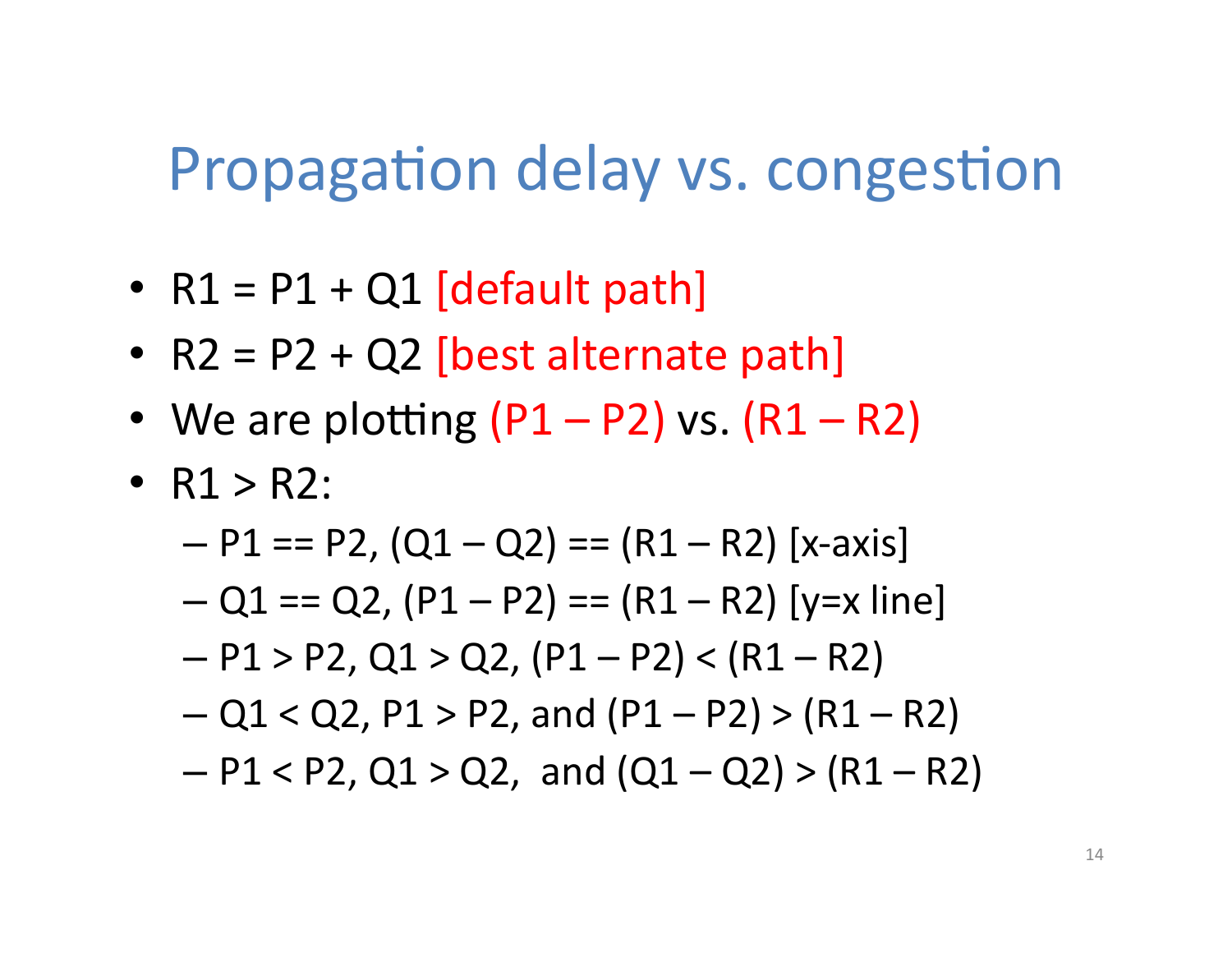### Propagation delay vs. congestion

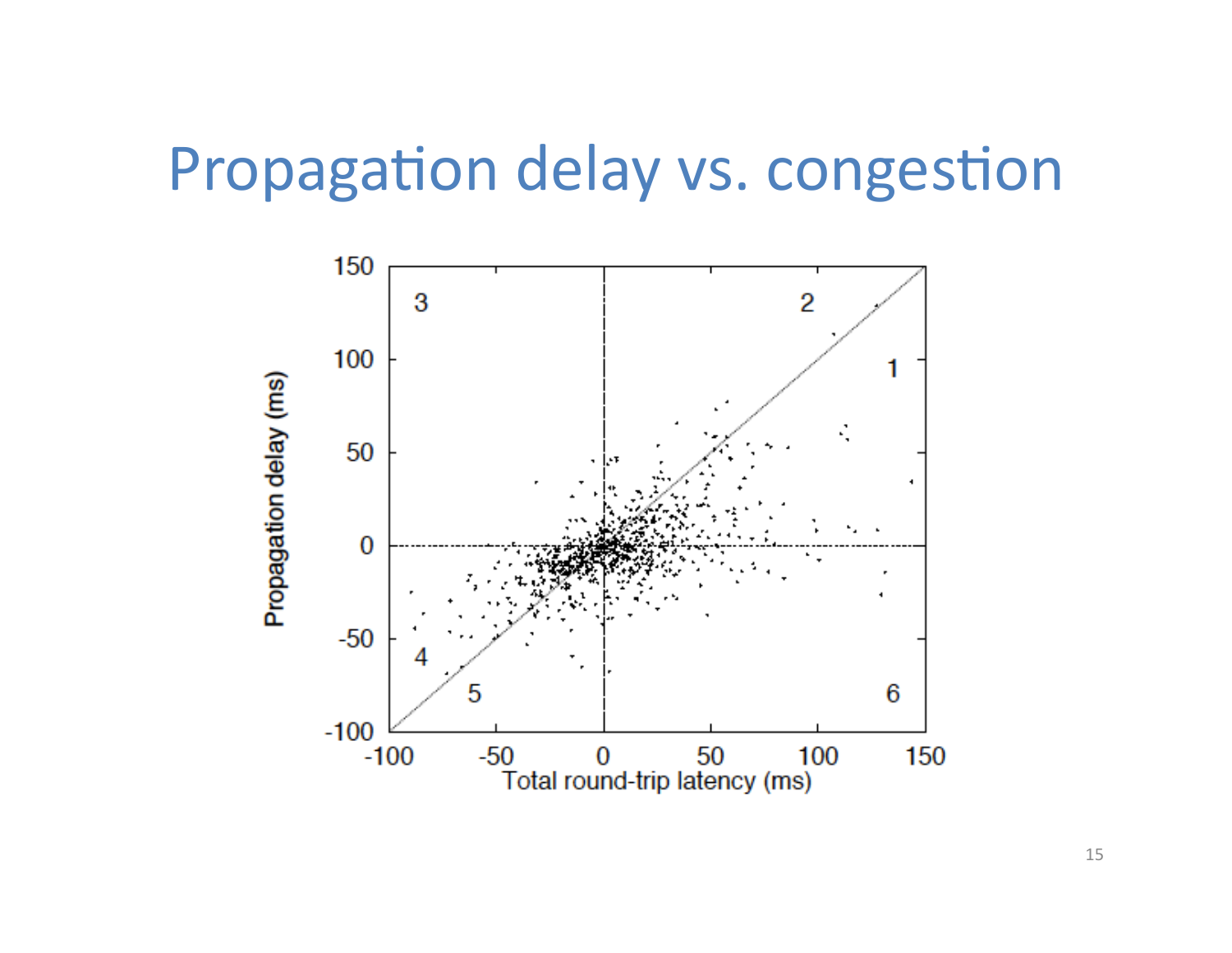# Summary

- Alternate path is better than the default path  $-$  So what?
- Implications of the result:
	- Resilient overlay networks (RON)
	- Network coordinate systems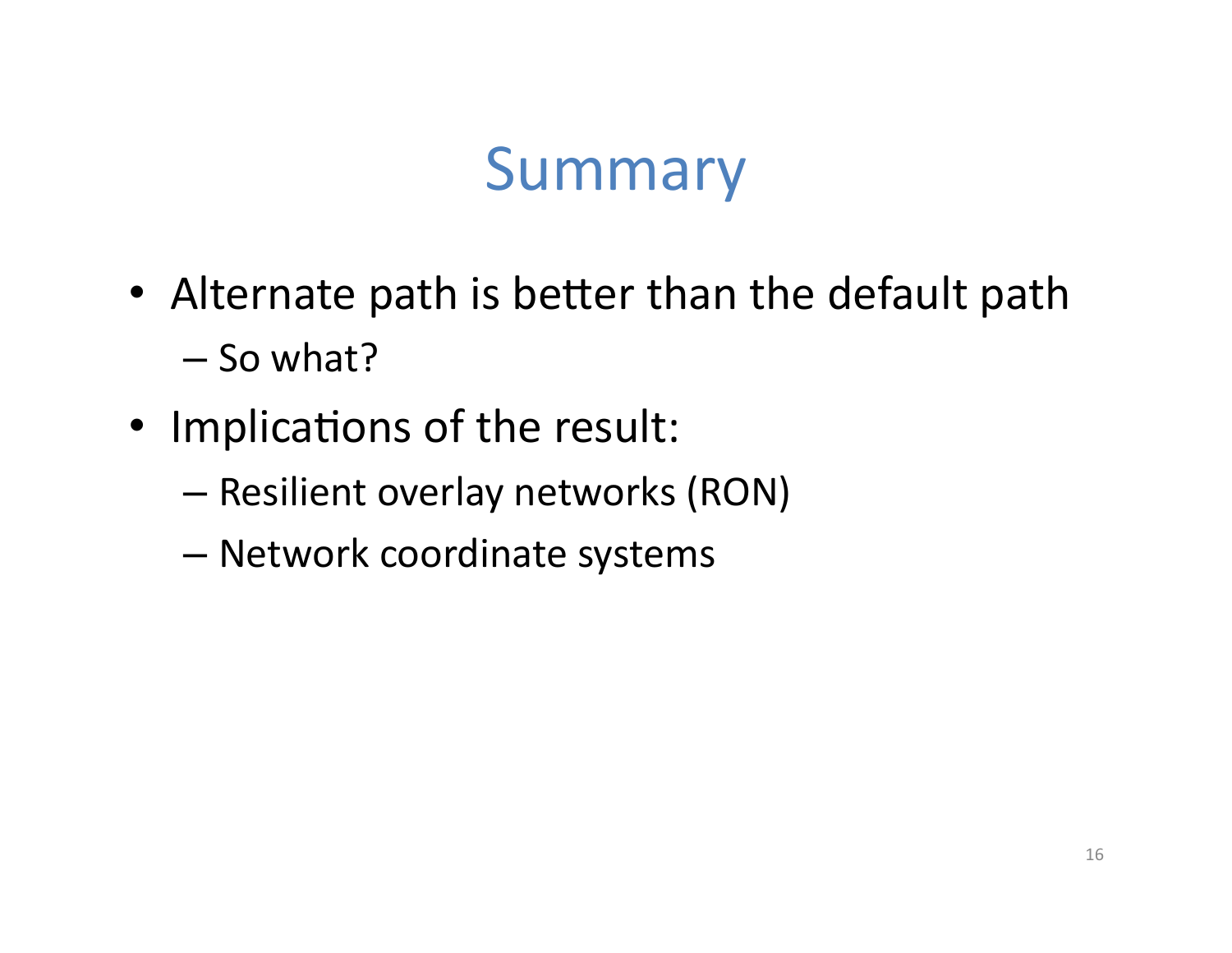## **Resilient overlay networks**

- Routing using overlay network
- Monitor links in the overlay

- RTT, loss rate, etc.

- Aggressively make routing decisions based on the observations
- Problems?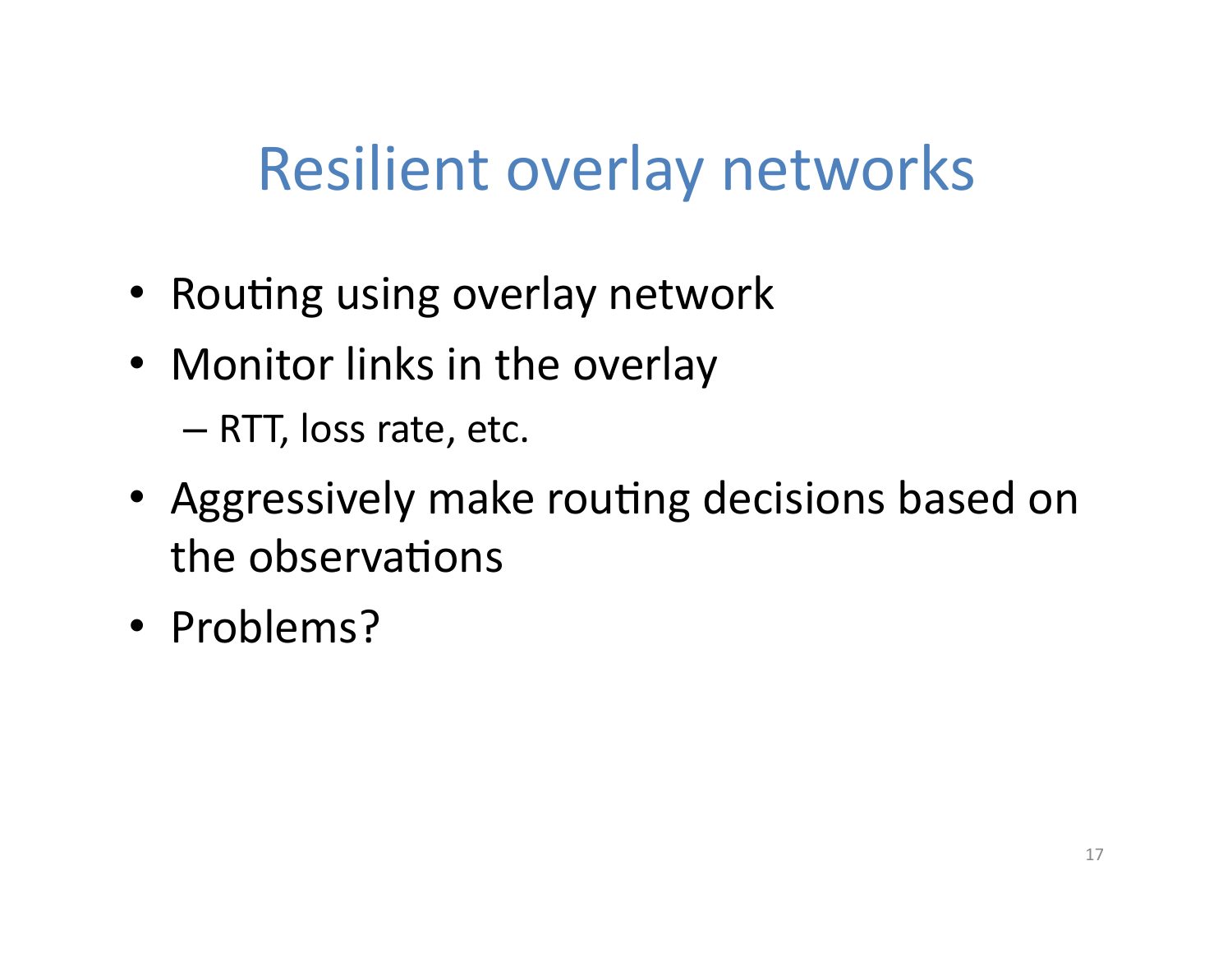## Network coordinate systems

- Assign coordinates to hosts to enable latency prediction
- Example: GNP, NPS, PIC, PCoord, Vivaldi, etc.



There might be a shorter path through another node